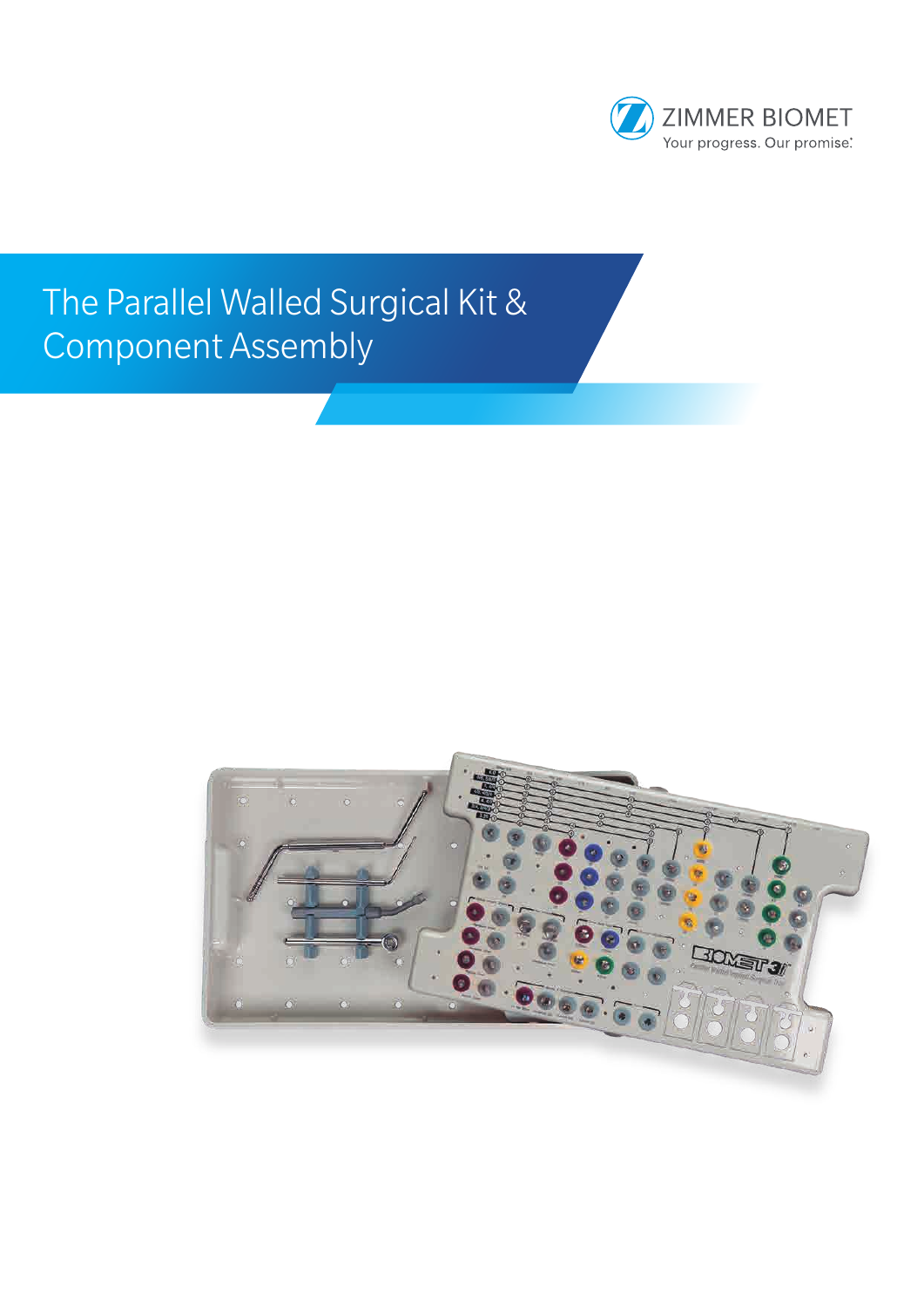### Simple Steps For The Selection And Replacement Of Instrumentation

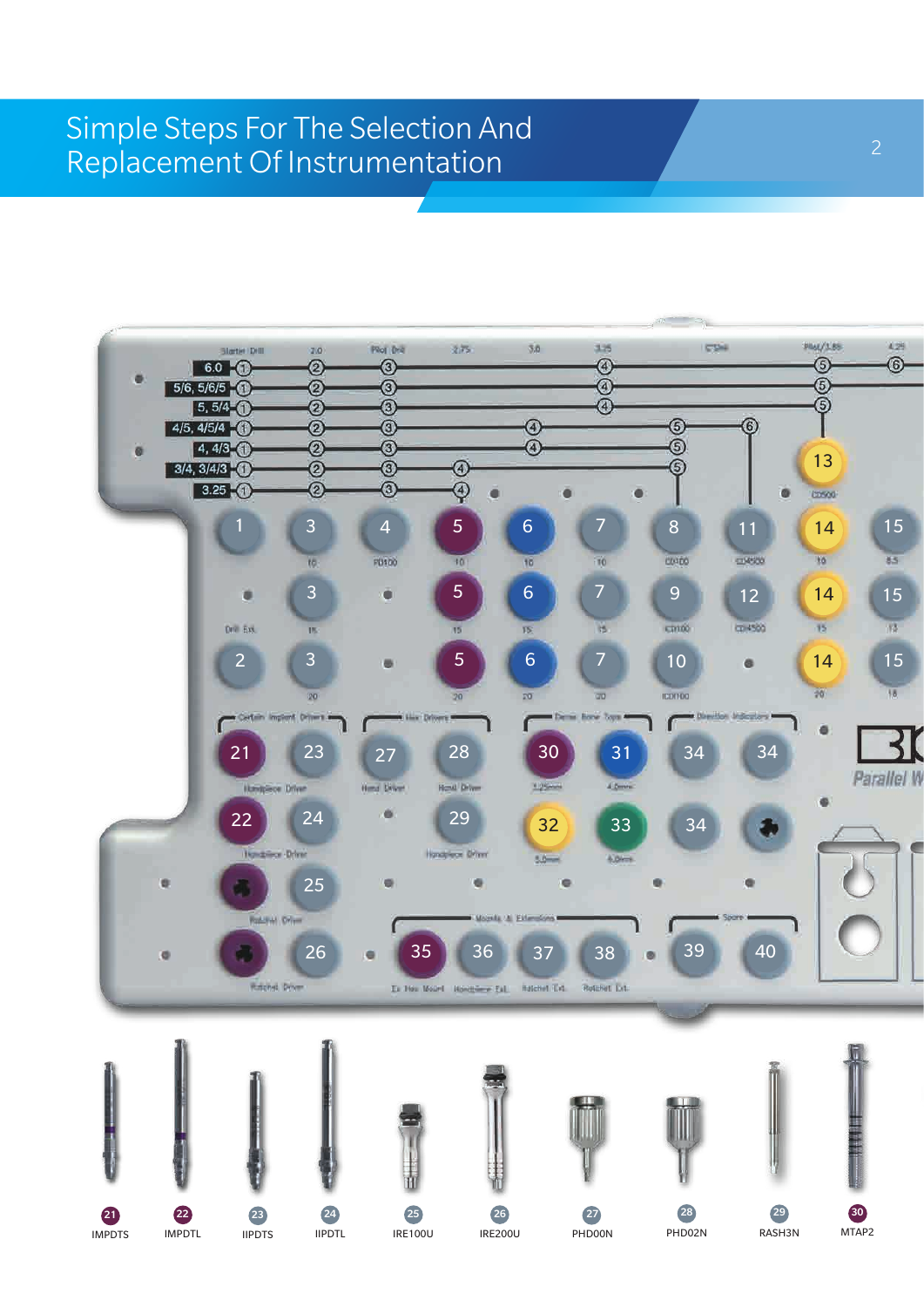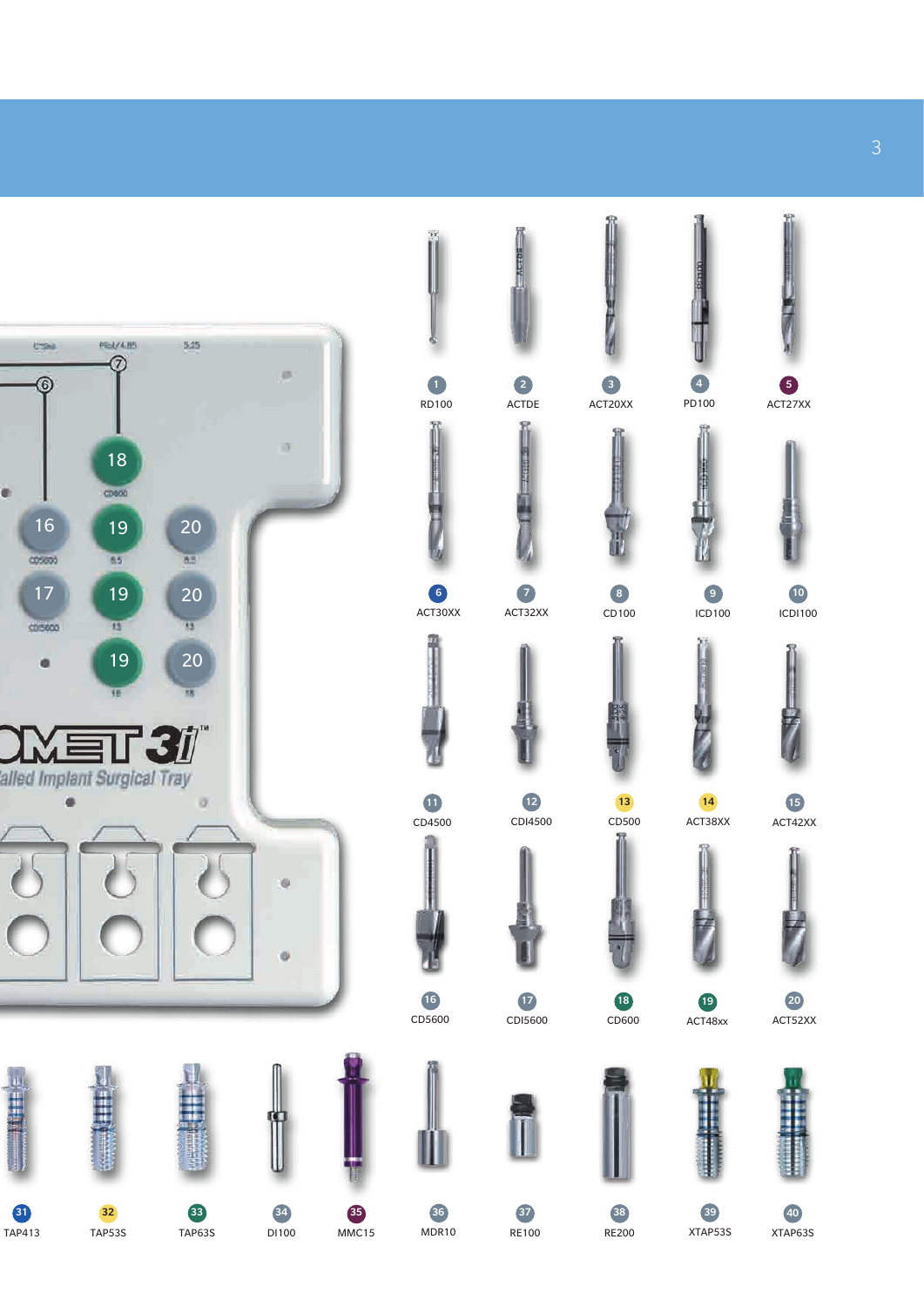# Site Preparation Technologies



#### Parallel Walled Surgical Kits

|                               | ப                                 |                       |                                                          |                     |
|-------------------------------|-----------------------------------|-----------------------|----------------------------------------------------------|---------------------|
| PSKT01<br>Starter (Basic) Kit | PSKT35<br>Certain®<br>Premium Kit | PSKT40<br>Premium Kit | Description                                              | <b>Item Numbers</b> |
| $\bullet$                     | $\bullet$                         | $\bullet$             | Plastic Surgical Tray Organizer                          | <b>PTT3001</b>      |
|                               |                                   | $\bullet$             | Plastic Tray Organizer for PTT300I                       | PTT100              |
|                               | ٠                                 | $\bullet$             | ACT® Reusable Twist Drill, 2 mm(D) x 10 mm(L)            | ACT2010             |
| $\bullet$                     |                                   | $\bullet$             | ACT Reusable Twist Drill, 2 mm(D) x 15 mm(L)             | ACT2015             |
|                               | ٠                                 | $\bullet$             | ACT Reusable Twist Drill, 2 mm(D) x 20 mm(L)             | ACT2020             |
|                               |                                   | $\bullet$             | ACT Reusable Twist Drill, 2.75 mm(D) x 10 mm(L)          | ACT2710             |
| $\bullet$                     | ٠                                 | $\bullet$             | ACT Reusable Twist Drill, 2.75 mm(D) x 15 mm(L)          | ACT2715             |
|                               |                                   | $\bullet$             | ACT Reusable Twist Drill, 2.75 mm(D) x 20 mm(L)          | ACT2720             |
|                               | $\bullet$                         | $\bullet$             | ACT Reusable Twist Drill, 3 mm(D) x 10 mm(L)             | ACT3010             |
| $\bullet$                     |                                   | $\bullet$             | ACT Reusable Twist Drill, 3 mm(D) x 15 mm(L)             | ACT3015             |
|                               |                                   | $\bullet$             | ACT Reusable Twist Drill, 3 mm(D) x 20 mm(L)             | ACT3020             |
|                               | $\bullet$                         | $\bullet$             | ACT Reusable Twist Drill, 3.25 mm(D) x 10 mm(L)          | ACT3210             |
| $\bullet$                     |                                   | $\bullet$             | ACT Reusable Twist Drill, 3.25 mm(D) x 15 mm(L)          | ACT3215             |
|                               |                                   | $\bullet$             | ACT Reusable Twist Drill, 3.25 mm(D) x 20 mm(L)          | ACT3220             |
|                               | $\bullet$                         | $\bullet$             | ACT Reusable Twist Drill, 3.85 mm(D) x 10 mm(L)          | ACT3810             |
| $\bullet$                     |                                   | $\bullet$             | ACT Reusable Twist Drill, 3.85 mm(D) x 15 mm(L)          | ACT3815             |
|                               | ٠                                 | $\bullet$             | ACT Reusable Twist Drill, 3.85 mm(D) x 20 mm(L)          | ACT3820             |
|                               | $\bullet$                         | $\bullet$             | ACT Reusable Twist Drill, 4.25 mm(D) x 8.5 mm(L)         | ACT4285             |
| $\bullet$                     |                                   | $\bullet$             | ACT Reusable Twist Drill, 4.25 mm(D) x 13 mm(L)          | ACT4213             |
|                               | ٠                                 | $\bullet$             | ACT Reusable Twist Drill, 4.25 mm(D) x 18 mm(L)          | ACT4218             |
|                               |                                   | $\bullet$             | ACT Reusable Twist Drill, 4.85 mm(D) x 8.5 mm(L)         | ACT4885             |
|                               | $\bullet$                         | $\bullet$             | ACT Reusable Twist Drill, 4.85 mm(D) x 13 mm(L)          | ACT4813             |
|                               | $\bullet$                         | $\bullet$             | ACT Reusable Twist Drill, 4.85 mm(D) x 18 mm(L)          | ACT4818             |
|                               | ٠                                 | $\bullet$             | ACT Reusable Twist Drill, 5.25 mm(D) x 8.5 mm(L)         | ACT5285             |
|                               |                                   | $\bullet$             | ACT Reusable Twist Drill, 5.25 mm(D) x 13 mm(L)          | ACT5213             |
|                               | $\bullet$                         | 0                     | ACT Reusable Twist Drill, 5.25 mm(D) x 18 mm(L)          | ACT5218             |
| $\bullet$                     | $\bullet$                         | $\bullet$             | <b>ACT Drill Extension</b>                               | ACTDE               |
|                               | $\bullet$                         | $\bullet$             | Countersink Drill, Osseotite XP® 4mm/5mm, Prevail® 4/5/4 | CD4500              |
|                               | $\bullet$                         | $\bullet$             | Countersink Depth Indicator for CD4500                   | CDI4500             |
| $\bullet$                     | $\bullet$                         | $\bullet$             | Countersink/Pilot Drill, 5 mm(D) Implant                 | CD500               |
|                               | $\bullet$                         | $\bullet$             | Countersink Drill, Osseotite XP 5mm/6mm, Prevail 5/6/5   | CD5600              |
|                               |                                   | $\bullet$             | Countersink Depth Indicator for CD5600                   | CDI5600             |
| $\bullet$                     | $\bullet$                         | $\bullet$             | Certain Countersink Drill, 4 mm(D) Implant               | <b>ICD100</b>       |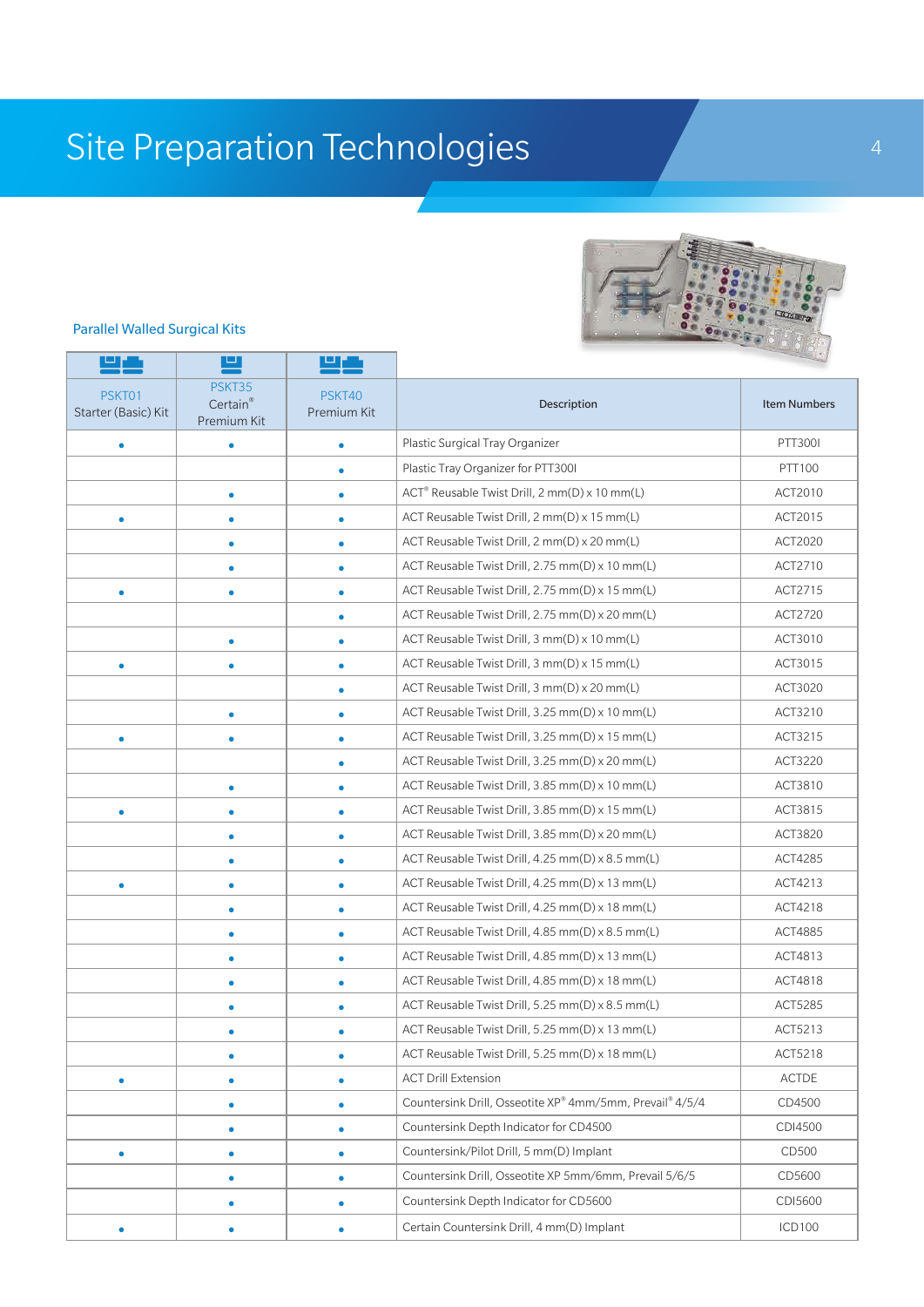#### Parallel Walled Surgical Kits

|                               | е                                 |                       |                                                               |                     |
|-------------------------------|-----------------------------------|-----------------------|---------------------------------------------------------------|---------------------|
| PSKT01<br>Starter (Basic) Kit | PSKT35<br>Certain®<br>Premium Kit | PSKT40<br>Premium Kit | Description                                                   | <b>Item Numbers</b> |
| $\bullet$                     | $\bullet$                         | $\bullet$             | Countersink Depth Indicator for ICD100                        | <b>ICDI100</b>      |
| $\bullet$                     |                                   | $\bullet$             | Countersink Drill, 4.1 mm                                     | CD100               |
|                               | $\bullet$                         | $\bullet$             | Countersink/Pilot Drill, 6 mm(D)                              | CD600               |
| $\bullet$                     |                                   | $\bullet$             | Pilot Drill, 2-3 mm(D)                                        | PD100               |
| ٠                             |                                   |                       | Implant Dense Bone Tap, 3.25 mm(D) x 18 mm(L)                 | MTAP2               |
|                               | $\bullet$                         | $\bullet$             | Implant Dense Bone Tap, 4 mm(D) x 13 mm(L)                    | <b>TAP413</b>       |
|                               |                                   | $\bullet$             | Implant Dense Bone Tap, 5 mm(D) x 13 mm(L)                    | TAP53S              |
|                               |                                   | $\bullet$             | Implant Dense Bone Tap, 6 mm(D) x 13 mm(L)                    | TAP63S              |
|                               | $\bullet$                         | $\bullet$             | Osseotite 2 Dense Bone Tap, 5 mm(D) x 7-13 mm(L)              | XTAP53S             |
|                               |                                   | $\bullet$             | Osseotite 2 Dense Bone Tap, 6 mm(D) x 7-13 mm(L)              | XTAP63S             |
|                               |                                   |                       | Certain Implant Driver Tip (Short), 3.4 mm(D)                 | <b>IMPDTS</b>       |
| $\bullet$                     |                                   | ٠                     | Certain Implant Driver Tip (Long), 3.4 mm(D)                  | <b>IMPDTL</b>       |
| $\bullet$                     | $\bullet$                         | $\bullet$             | Certain Implant Placement Driver Tip (Short), 4.1, 5, 6 mm(D) | <b>IIPDTS</b>       |
| $\bullet$                     | $\bullet$                         | $\bullet$             | Certain Implant Placement Driver Tip (Long), 4.1, 5, 6 mm(D)  | <b>IIPDTL</b>       |
| ٠                             |                                   | $\bullet$             | Certain Universal Ratchet Extension Driver (Short), 6 mm(L)   | <b>IRE100U</b>      |
| $\bullet$                     |                                   | ٠                     | Certain Universal Ratchet Extension Driver (Long), 15 mm(L)   | <b>IRE200U</b>      |
| ٠                             |                                   | ٠                     | Narrow Small Hex Hand Driver, 17 mm(L)                        | PHD00N              |
| $\bullet$                     |                                   | $\bullet$             | Narrow Large Hex Hand Driver, 17 mm(L)                        | PHD02N              |
| $\bullet$                     | $\bullet$                         | $\bullet$             | Narrow Large Hex Driver, Tip 24 mm(L)                         | RASH3N              |
|                               |                                   | $\bullet$             | Driver Tip Replacement O-Rings, 10-Pack                       | <b>IRORDR</b>       |
| $\bullet$                     |                                   | $\bullet$             | Handpiece Connector                                           | MDR10               |
|                               |                                   | $\bullet$             | Open End Wrench                                               | CW100               |
| $\bullet$                     | $\bullet$                         | ٠                     | Ratchet Wrench                                                | <b>WR150</b>        |
|                               |                                   | ٠                     | Ratchet Extension (Short), 6 mm(L)                            | <b>RE100</b>        |
| ۰                             | $\bullet$                         | $\bullet$             | Ratchet Extension (Long), 15 mm(L)                            | <b>RE200</b>        |
| $\bullet$                     | $\bullet$                         | $\bullet$             | Implant Depth Gauge, 20 mm(L)                                 | DP020               |
| $\bullet$                     |                                   | $\bullet$             | Implant Mount, 3.4 mm(D) x 15 mm(L)                           | MMC15               |
| $\bullet$                     | $\bullet$                         | $\bullet$             | Direction Indicator, 2 mm(D) x 10 mm(L), 3 ea.                | D1100               |
| $\bullet$                     | $\bullet$                         | ٠                     | Stainless Steel Round Drill, 2 mm(D)                          | <b>RD100</b>        |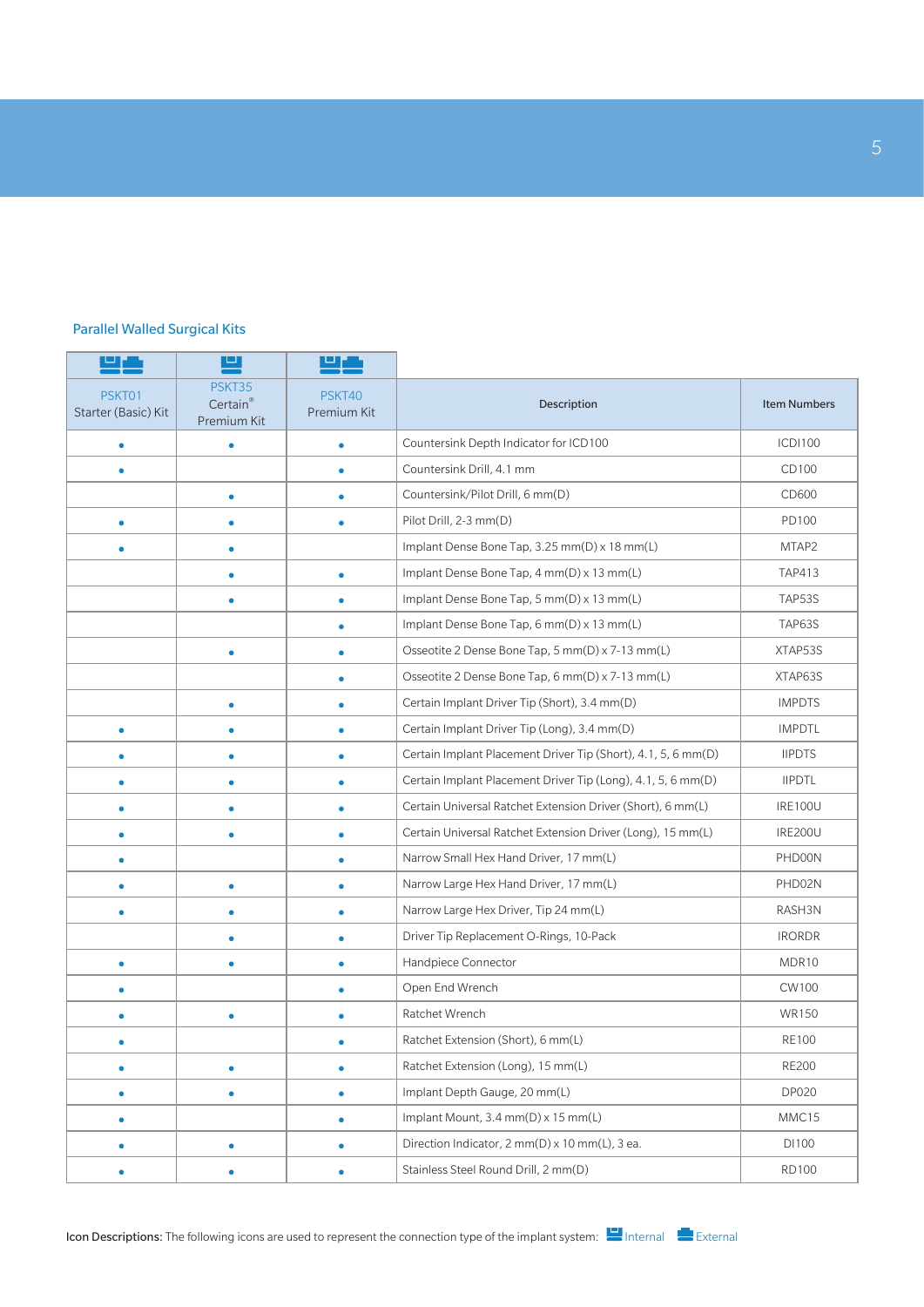#### Parallel Walled Surgical Kits

|                     |                    |             | Р           |                                                    |                     |
|---------------------|--------------------|-------------|-------------|----------------------------------------------------|---------------------|
| PSKT10              | PSKT <sub>20</sub> | PSKT30      | PSKT30U     | Description                                        | <b>Item Numbers</b> |
| Starter (Basic) Kit | Standart Kit       | Premium Kit | Upgrade Kit |                                                    |                     |
|                     |                    |             |             | Plastic Insert for Tray                            | PTT300UI            |
| $\bullet$           | $\bullet$          | $\bullet$   |             | Plastic Surgical Tray Organizer                    | PTT300I             |
|                     | ٠                  | $\bullet$   |             | Plastic Organizer Tray for PTT300I                 | PTT100              |
|                     |                    |             |             | ACT Reusable Twist Drill, 2 mm(D) x 10 mm(L)       | ACT2010             |
|                     | $\bullet$          | $\bullet$   |             | ACT Reusable Twist Drill, 2 mm(D) x 15 mm(L)       | ACT2015             |
|                     | $\bullet$          | $\bullet$   |             | ACT Reusable Twist Drill, 2 mm(D) x 20 mm(L)       | ACT2020             |
|                     | $\bullet$          | $\bullet$   |             | ACT Reusable Twist Drill, 2.75 mm(D) x 10 mm(L)    | ACT2710             |
|                     | ٠                  | $\bullet$   |             | ACT Reusable Twist Drill, 2.75 mm(D) x 15 mm(L)    | ACT2715             |
|                     |                    |             |             | ACT Reusable Twist Drill, 2.75 mm(D) x 20 mm(L)    | ACT2720             |
|                     | $\bullet$          | $\bullet$   |             | ACT Reusable Twist Drill, 3 mm(D) x 10 mm(L)       | ACT3010             |
|                     | $\bullet$          | $\bullet$   |             | ACT Reusable Twist Drill, 3 mm(D) x 15 mm(L)       | ACT3015             |
|                     | $\bullet$          | $\bullet$   |             | ACT Reusable Twist Drill, 3 mm(D) x 20 mm(L)       | ACT3020             |
|                     | ٠                  | $\bullet$   |             | ACT Reusable Twist Drill, 3.25 mm(D) x 10 mm(L)    | ACT3210             |
|                     |                    |             |             | ACT Reusable Twist Drill, 3.25 mm(D) x 15 mm(L)    | ACT3215             |
|                     | $\bullet$          | $\bullet$   |             | ACT Reusable Twist Drill, 3.25 mm(D) x 20 mm(L)    | ACT3220             |
|                     |                    | $\bullet$   |             | ACT Reusable Twist Drill, 4.25 mm(D) x 8.5 mm(L)   | ACT4285             |
|                     |                    | $\bullet$   |             | ACT Reusable Twist Drill, 4.25 mm(D) x 13 mm(L)    | ACT4213             |
|                     |                    | $\bullet$   |             | ACT Reusable Twist Drill, 4.25 mm(D) x 18 mm(L)    | ACT4218             |
|                     |                    |             |             | ACT Reusable Twist Drill, 5.25 mm(D) x 8.5 mm(L)   | ACT5285             |
|                     |                    | $\bullet$   |             | ACT Reusable Twist Drill, 5.25 mm(D) x 13 mm(L)    | ACT5213             |
|                     |                    | $\bullet$   |             | ACT Reusable Twist Drill, 5.25 mm(D) x 18 mm(L)    | ACT5218             |
|                     | $\bullet$          | $\bullet$   |             | <b>ACT Drill Extension</b>                         | <b>ACTDE</b>        |
|                     | ٠                  | $\bullet$   |             | Pilot Drill, 2-3 mm(D)                             | PD100               |
|                     |                    | $\bullet$   |             | Countersink Drill, 4.1 mm                          | CD100               |
|                     |                    |             | $\bullet$   | Certain Countersink Drill, 4 mm(D) Implant         | <b>ICD100</b>       |
|                     |                    | $\bullet$   |             | Countersink Drill, Osseotite XP 4/5, Prevail 4/5/4 | CD4500              |
|                     |                    | $\bullet$   |             | Countersink/Pilot Drill, 5 mm(D) Implant           | CD500               |
|                     |                    | ٠           |             | Countersink Drill, Osseotite XP 5/6, Prevail 5/6/5 | CD5600              |
|                     |                    | $\bullet$   |             | Countersink/Pilot Drill, 6 mm(D) Implant           | CD600               |
|                     | $\bullet$          | $\bullet$   |             | Implant Dense Bone Tap, 3.25 mm(D) x 18 mm(L)      | MTAP2               |
|                     | $\bullet$          | $\bullet$   |             | Implant Dense Bone Tap, 4 mm(D) x 13 mm(L)         | <b>TAP413</b>       |
|                     |                    | $\bullet$   |             | Implant Dense Bone Tap, 5 mm(D) x 13 mm(L)         | TAP53S              |
|                     |                    | $\bullet$   |             | Implant Dense Bone Tap, 6 mm(D) x 13 mm(L)         | TAP63S              |
|                     |                    | $\bullet$   |             | Osseotite 2 Dense Bone Tap, 5 mm(D) x 7-13 mm(L)   | XTAP53S             |
|                     |                    | $\bullet$   |             | Osseotite 2 Dense Bone Tap, 6 mm(D) x 7-13 mm(L)   | XTAP63S             |
|                     |                    |             | $\bullet$   | Certain Implant Driver Tip (Short), 3.4 mm(D)      | <b>IMPDTS</b>       |
|                     |                    |             | $\bullet$   | Certain Implant Driver Tip (Long), 3.4 mm(D)       | <b>IMPDTL</b>       |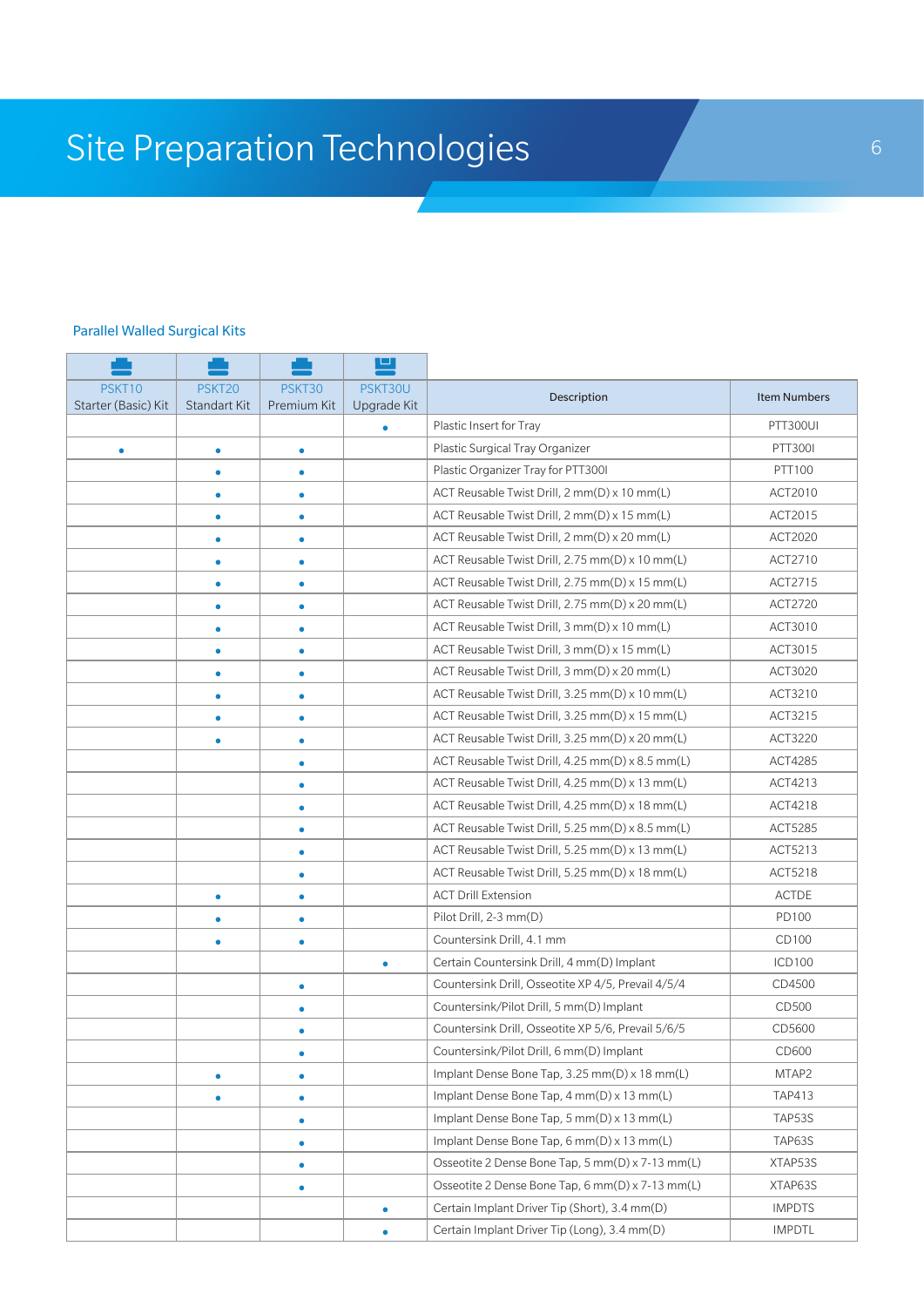#### Parallel Walled Surgical Kits

|                               |                                    |                       | ш                      |                                                                              |                     |
|-------------------------------|------------------------------------|-----------------------|------------------------|------------------------------------------------------------------------------|---------------------|
| PSKT10<br>Starter (Basic) Kit | PSKT <sub>20</sub><br>Standart Kit | PSKT30<br>Premium Kit | PSKT30U<br>Upgrade Kit | Description                                                                  | <b>Item Numbers</b> |
|                               |                                    |                       |                        | Certain Implant Placement Driver Tip (Short),<br>$4.1, 5, 6$ mm(D)           | <b>IIPDTS</b>       |
|                               |                                    |                       |                        | Certain Implant Placement Driver Tip (Long),<br>$4.1, 5, 6$ mm(D)            | <b>IIPDTL</b>       |
|                               |                                    | ٠                     |                        | Certain Universal Ratchet Extension Implant Driver<br>(Short), 6 mm(L)       | <b>IRE100U</b>      |
|                               |                                    |                       |                        | Certain Universal Ratchet Extension Implant Driver<br>$(Long)$ , 15 mm $(L)$ | <b>IRE200U</b>      |
| ٠                             | ۰                                  | $\bullet$             |                        | Narrow Small Hexed Hand Driver, 17 mm(L)                                     | PHD00N              |
| ٠                             | $\bullet$                          | ۰                     |                        | Narrow Large Hexed Hand Driver, 17 mm(L)                                     | PHD02N              |
| ٠                             | ۰                                  | $\bullet$             |                        | Narrow Large Hex Driver Tip, 24 mm(L)                                        | RASH3N              |
|                               |                                    |                       | ۰                      | Driver Tip Replacement O-Rings, 10-pack                                      | <b>IRORDR</b>       |
| ٠                             | ۰                                  | ٠                     |                        | Handpiece Connector                                                          | MDR10               |
|                               | ۰                                  |                       |                        | Open End Wrench                                                              | <b>CW100</b>        |
| ۰                             | ۰                                  | $\bullet$             |                        | Ratchet Wrench                                                               | <b>WR150</b>        |
| ٠                             | $\bullet$                          | ۰                     |                        | Ratchet Extension (Short), 6 mm(L)                                           | <b>RE100</b>        |
| ٠                             | ۰                                  | $\bullet$             |                        | Ratchet Extension (Long), 15 mm(L)                                           | <b>RE200</b>        |
| ٠                             | $\bullet$                          | ٠                     |                        | Implant Depth Gauge, 20 mm(L)                                                | <b>DP020</b>        |
|                               | $\bullet$                          | $\bullet$             |                        | Implant Mount, $3.4$ mm(D) x $15$ mm(L)                                      | MMC15               |
|                               | ۰                                  | ۰                     |                        | Direction Indicator, 2 mm(D) x 10 mm(L), 3 ea.                               | D1100               |
|                               |                                    |                       |                        | Stainless Steel Round Drill, 2 mm(D)                                         | <b>RD100</b>        |

Icon Descriptions: The following icons are used to represent the connection type of the implant system: Internal External

## Osseotite 2 Dense Bone Tap Ordering Information

| Length                    | $5.0 \text{ mm}(D)$ | $6.0 \text{ mm}(D)$ |
|---------------------------|---------------------|---------------------|
| $6.5/7.0(L) - 8.5$ mm(L)  | XTAP58S             | XTAP68S             |
| $6.5/7.0(L) - 13.0$ mm(L) | XTAP53S             | XTAP63S             |
| $6.5/7.0(L) - 18.0$ mm(L) | XTAP518S            | XTAP618S            |

Note: Tapping in dense bone is required. Exceeding an insertion torque of more than 90 Ncm may deform or strip the driver tip or the implant's internal hex and may possibly delay the surgical procedure.